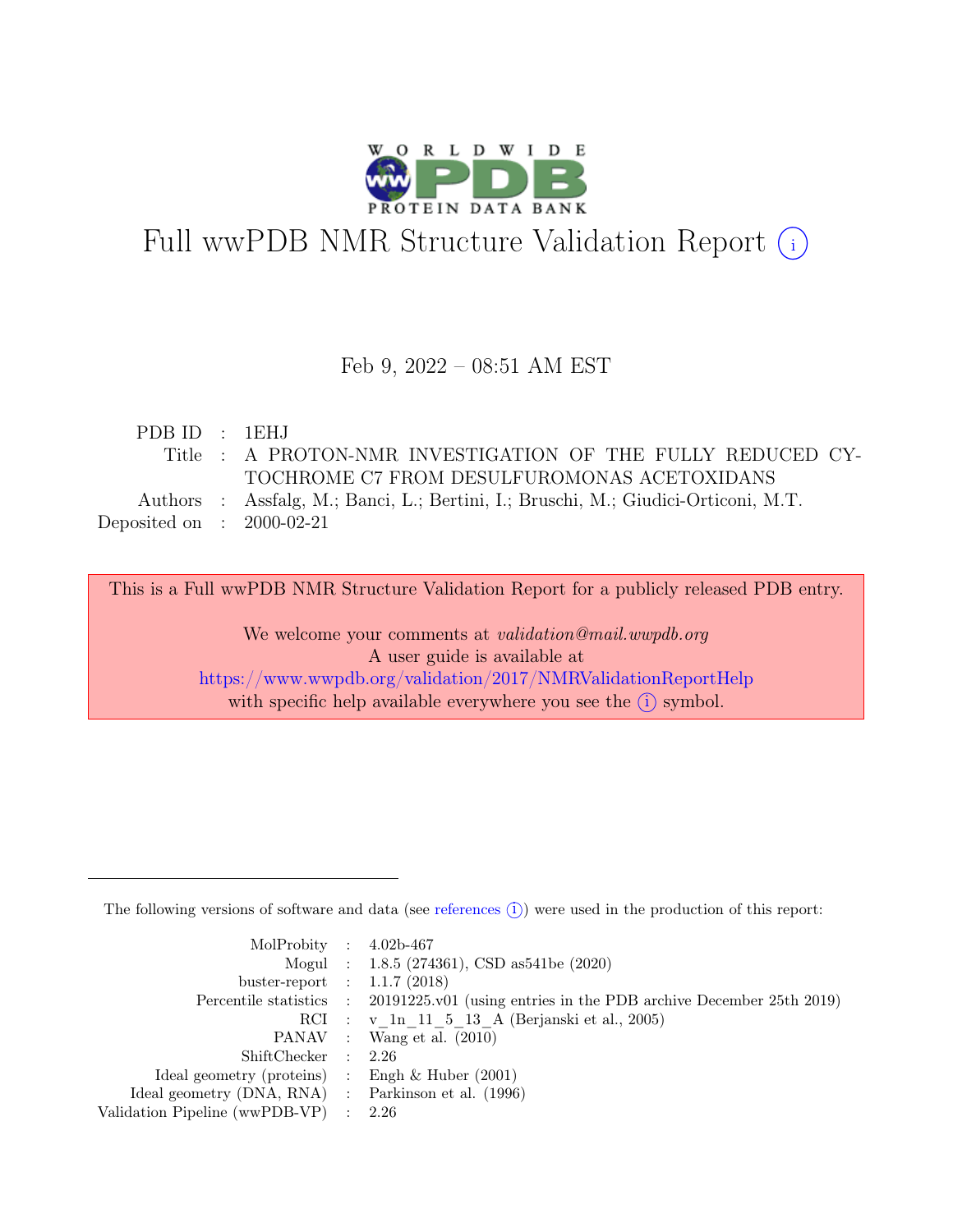## 1 Overall quality at a glance  $(i)$

The following experimental techniques were used to determine the structure: SOLUTION NMR

The overall completeness of chemical shifts assignment was not calculated.

Percentile scores (ranging between 0-100) for global validation metrics of the entry are shown in the following graphic. The table shows the number of entries on which the scores are based.

| Metric     | <b>Percentile Ranks</b>                                                                        | Value         |
|------------|------------------------------------------------------------------------------------------------|---------------|
| Clashscore |                                                                                                | 10            |
|            | Worse                                                                                          | <b>Better</b> |
|            | Percentile relative to all structures                                                          |               |
|            | $\Box$ Percentile relative to all NMR structures                                               |               |
| Metric     | NMR archive<br>Whole archive<br>$(1/\mathbf{E}_{\text{ref}})$<br>$(1/\mathbf{E}_{\text{ref}})$ |               |

 $(\#\text{Entries})$ 

Clashscore 158937 12864

The table below summarises the geometric issues observed across the polymeric chains and their fit to the experimental data. The red, orange, yellow and green segments indicate the fraction of residues that contain outliers for  $>=$  3, 2, 1 and 0 types of geometric quality criteria. A cyan segment indicates the fraction of residues that are not part of the well-defined cores, and a grey segment represents the fraction of residues that are not modelled. The numeric value for each fraction is indicated below the corresponding segment, with a dot representing fractions  $\epsilon = 5\%$ 

 $(\#\text{Entries})$ 

| Mol | hain. | Length | Quality of chain |
|-----|-------|--------|------------------|
|     |       |        |                  |
|     |       | 68     | 100%             |

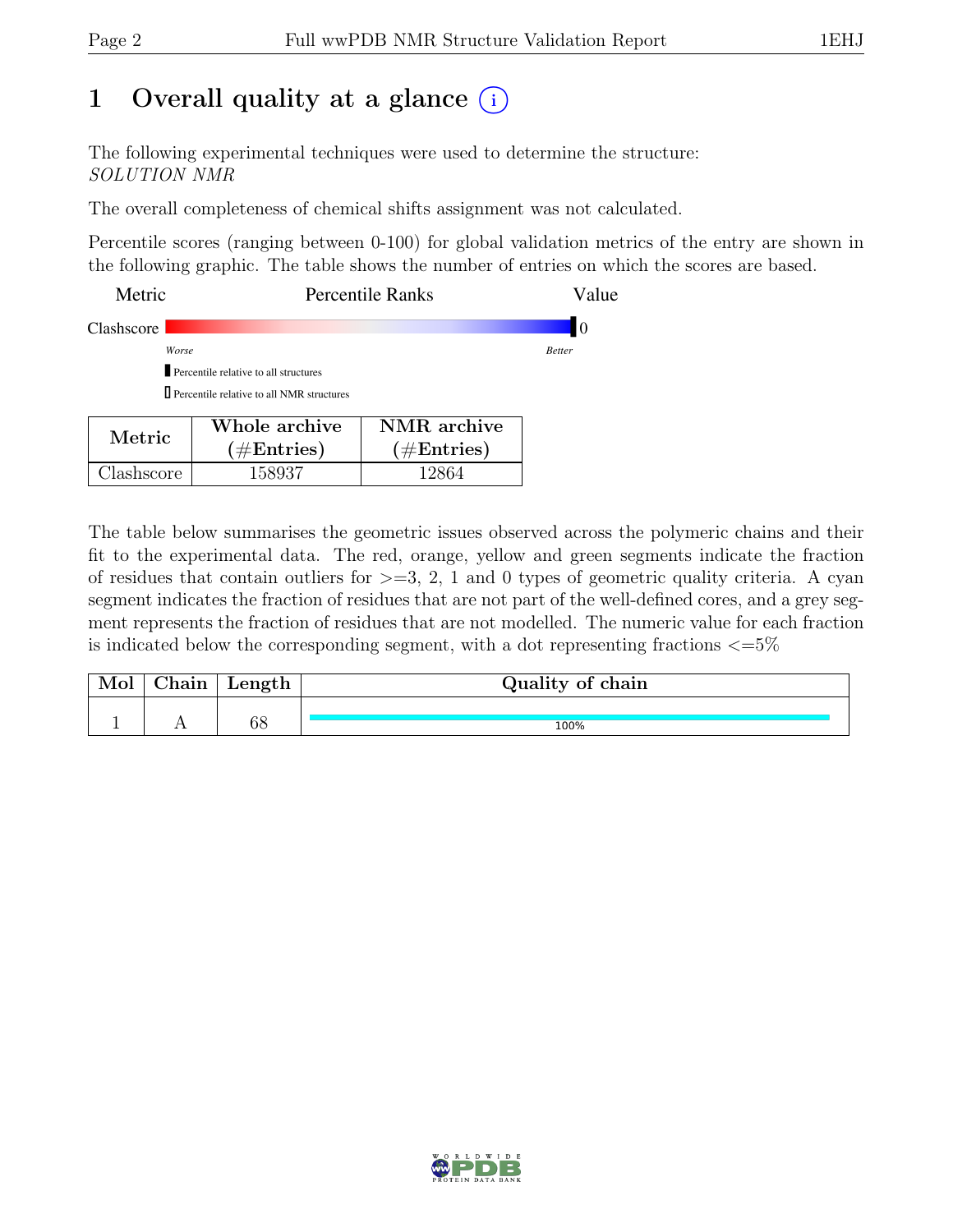## 2 Ensemble composition and analysis  $(i)$

This entry contains 1 models. Identification of well-defined residues and clustering analysis are not possible.

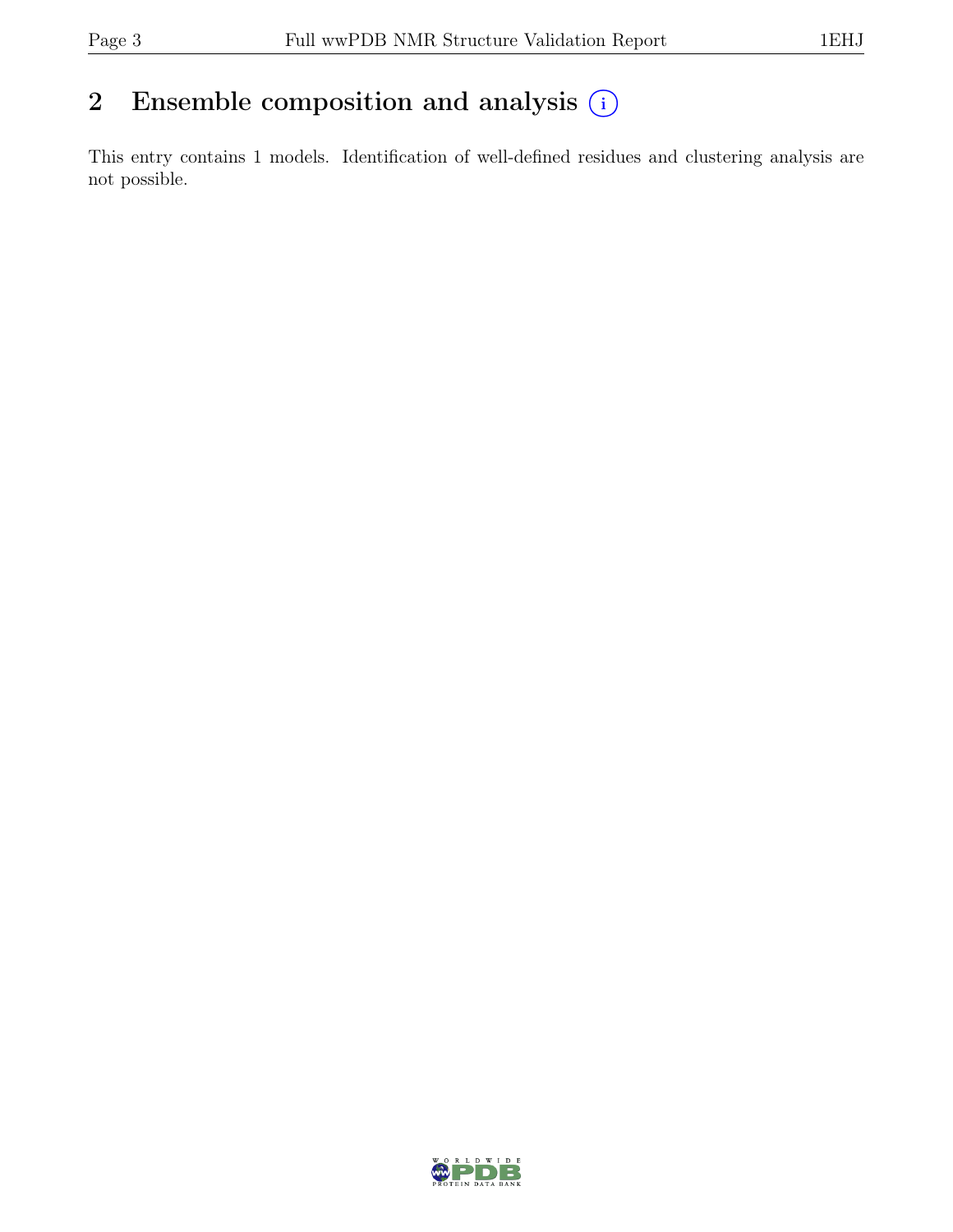## 3 Entry composition  $\circled{\scriptstyle i}$

There are 2 unique types of molecules in this entry. The entry contains 1222 atoms, of which 588 are hydrogens and 0 are deuteriums.

• Molecule 1 is a protein called CYTOCHROME C7.

| $\operatorname{Mol}$ | Chain   Residues |                | $\rm{Atoms}$ |     |    |     |  | <b>Trace</b> |
|----------------------|------------------|----------------|--------------|-----|----|-----|--|--------------|
|                      |                  | $\text{Total}$ |              | Η   |    |     |  |              |
|                      | 68               | 997            | 306          | 492 | 96 | -97 |  |              |

• Molecule 2 is HEME C (three-letter code: HEC) (formula:  $C_{34}H_{34}FeN_4O_4$ ).



|                             | Mol   Chain   Residues | Atoms            |    |             |    |        |  |
|-----------------------------|------------------------|------------------|----|-------------|----|--------|--|
| 2                           |                        | Total C Fe H N O |    |             |    |        |  |
|                             |                        | 75               |    | 34 1 32 4 4 |    |        |  |
| $\mathcal{D}_{\mathcal{L}}$ |                        | Total C Fe H N O |    |             |    |        |  |
|                             |                        | 75               |    | 34 1        |    | 32 4 4 |  |
| 2                           |                        | Total C Fe H N O |    |             |    |        |  |
|                             |                        | 75               | 34 | 1           | 32 |        |  |

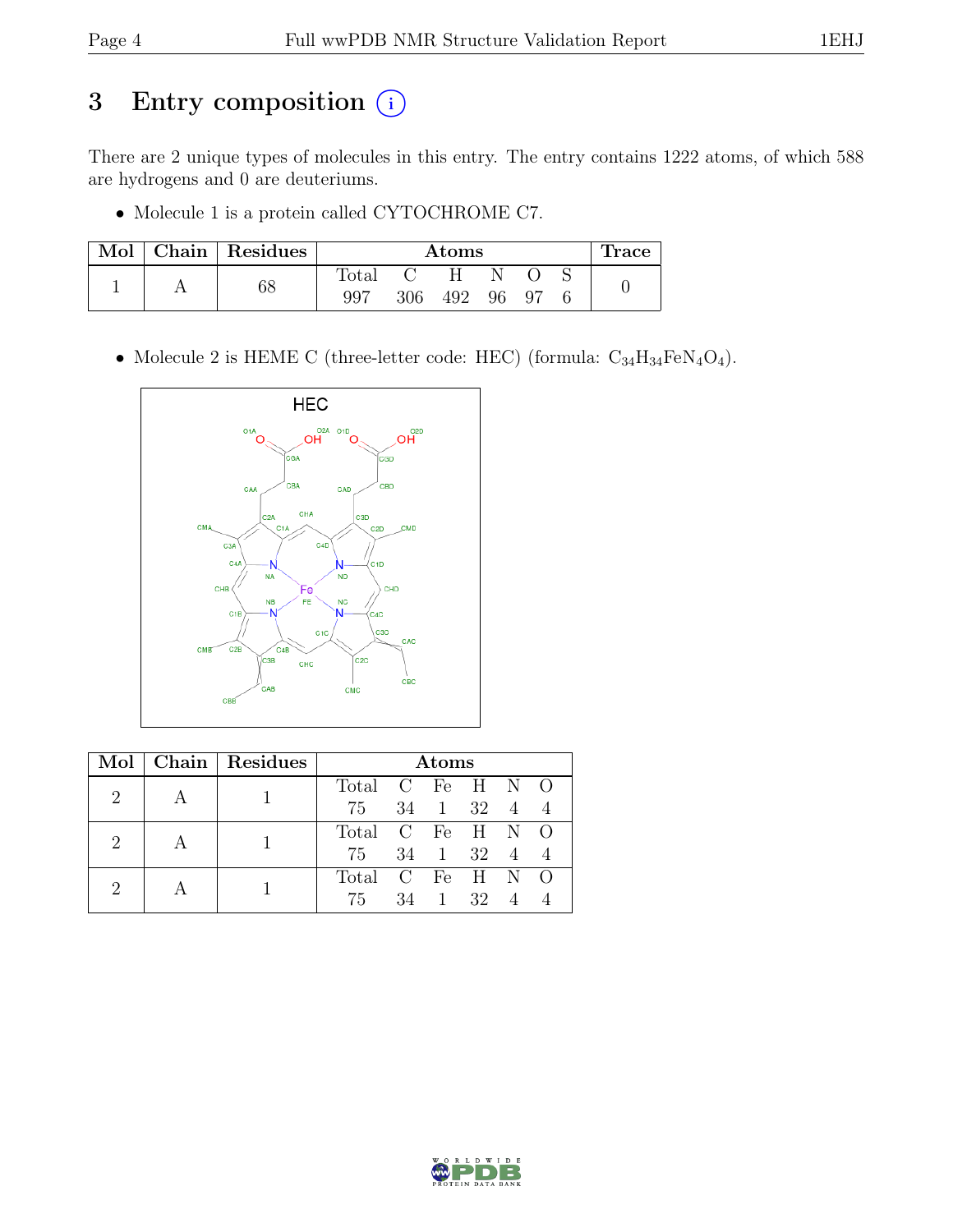T60

## 4 Residue-property plots (i)

These plots are provided for all protein, RNA, DNA and oligosaccharide chains in the entry. The first graphic is the same as shown in the summary in section 1 of this report. The second graphic shows the sequence where residues are colour-coded according to the number of geometric quality criteria for which they contain at least one outlier: green  $= 0$ , yellow  $= 1$ , orange  $= 2$  and red  $=$ 3 or more. Stretches of 2 or more consecutive residues without any outliers are shown as green connectors. Residues which are classified as ill-defined in the NMR ensemble, are shown in cyan with an underline colour-coded according to the previous scheme. Residues which were present in the experimental sample, but not modelled in the final structure are shown in grey.

• Molecule 1: CYTOCHROME C7

Chain A: 100% A1D2V3V4T5Y6E7 N8 K9 K10 G11 N12 V13 T14 F15 D16 H17 K18 A19 H20 A21 E22 K23 L24 G25 C26 D27 A28 C29 H30 E31 G32 T33 P34 A35  $\begin{smallmatrix} 28 & 28 \\ 21 & 28 \\ 21 & 22 \end{smallmatrix}$ D40 K41 K42 S43 A44 H45 K46 D47 A48 C49 K50 T51 C52 H53 K54 S55 N56 N57 G58 P59

5<br>2003<br>2004<br>2005 K68

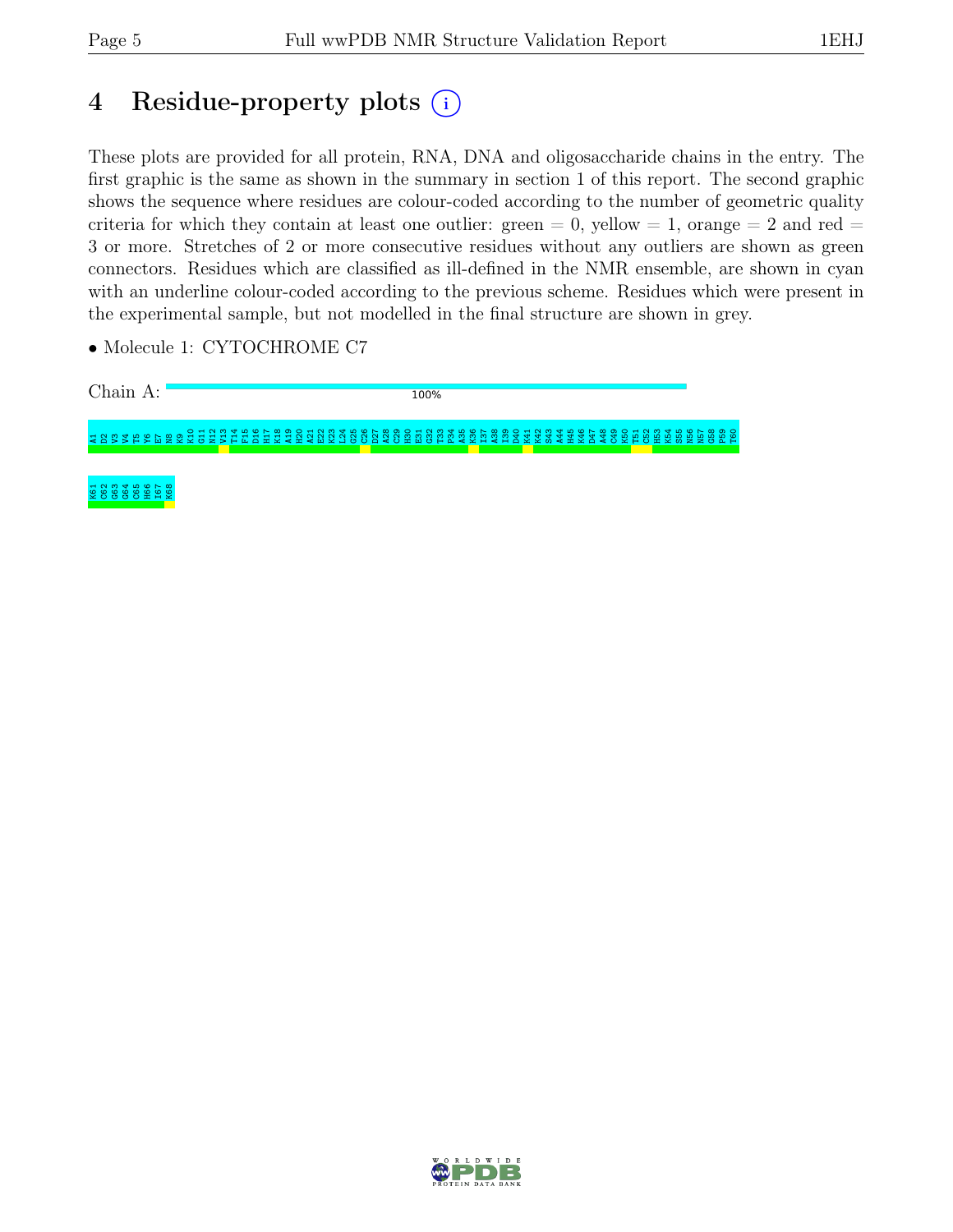## 5 Refinement protocol and experimental data overview  $(i)$

The models were refined using the following method: *simulated annealing combined with torsion* angle dynamics restrained energy minimization.

Of the ? calculated structures, 1 were deposited, based on the following criterion: ?.

The following table shows the software used for structure solution, optimisation and refinement.

| Software name   Classification |                                        | Version |
|--------------------------------|----------------------------------------|---------|
| Amber                          | refinement                             | 4. I    |
| <b>DYANA</b>                   | structure solution $\vert 1.5 \rangle$ |         |

No chemical shift data was provided.

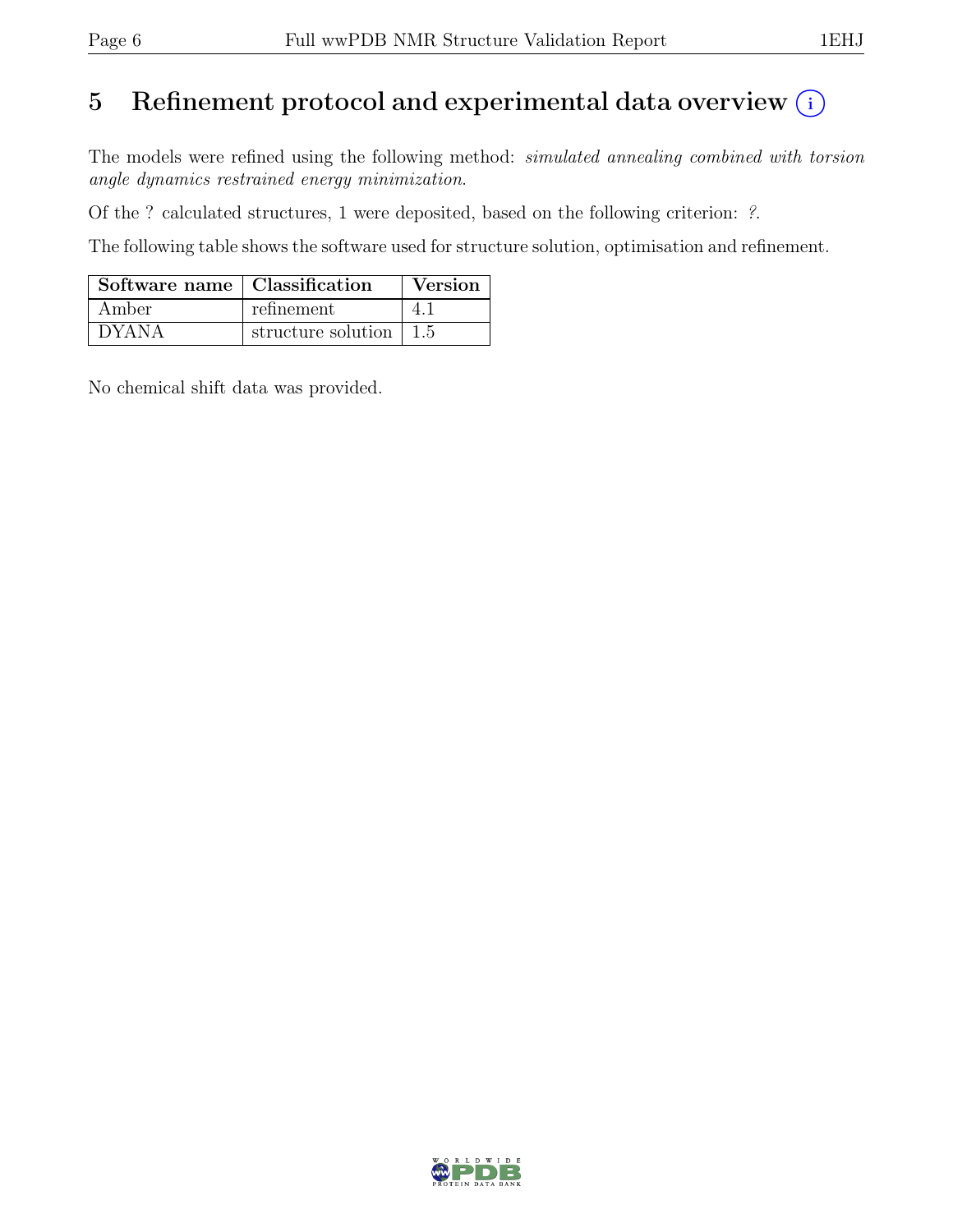# 6 Model quality  $(i)$

### 6.1 Standard geometry  $(i)$

Bond lengths and bond angles in the following residue types are not validated in this section: HEC

There are no covalent bond-length or bond-angle outliers.

There are no bond-length outliers.

There are no bond-angle outliers.

There are no chirality outliers.

There are no planarity outliers.

### 6.2 Too-close contacts  $(i)$

In the following table, the Non-H and H(model) columns list the number of non-hydrogen atoms and hydrogen atoms in each chain respectively. The H(added) column lists the number of hydrogen atoms added and optimized by MolProbity. The Clashes column lists the number of clashes averaged over the ensemble.

|  | Mol   Chain   Non-H   H(model)   H(added)   Clashes |  |
|--|-----------------------------------------------------|--|
|  |                                                     |  |
|  |                                                     |  |
|  |                                                     |  |

The all-atom clashscore is defined as the number of clashes found per 1000 atoms (including hydrogen atoms). The all-atom clashscore for this structure is -.

There are no clashes.

### 6.3 Torsion angles  $(i)$

#### 6.3.1 Protein backbone  $(i)$

In the following table, the Percentiles column shows the percent Ramachandran outliers of the chain as a percentile score with respect to all PDB entries followed by that with respect to all NMR entries. The Analysed column shows the number of residues for which the backbone conformation was analysed and the total number of residues.

|  |  |  | Mol   Chain   Analysed   Favoured   Allowed   Outliers   Percentiles |
|--|--|--|----------------------------------------------------------------------|
|  |  |  |                                                                      |
|  |  |  |                                                                      |

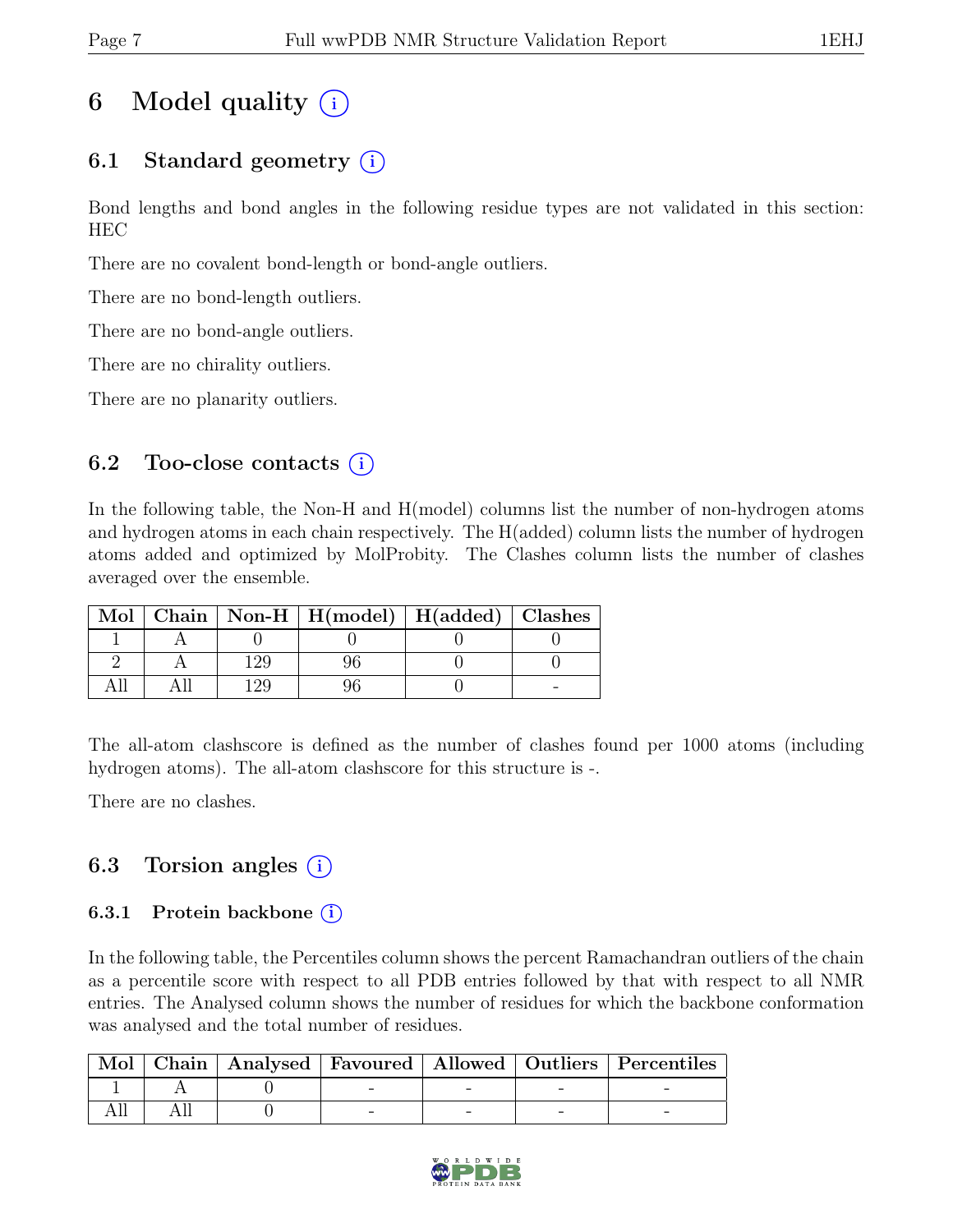There are no Ramachandran outliers.

#### 6.3.2 Protein sidechains  $(i)$

In the following table, the Percentiles column shows the percent sidechain outliers of the chain as a percentile score with respect to all PDB entries followed by that with respect to all NMR entries. The Analysed column shows the number of residues for which the sidechain conformation was analysed and the total number of residues.

|  |  | Mol   Chain   Analysed   Rotameric   Outliers   Percentiles |
|--|--|-------------------------------------------------------------|
|  |  |                                                             |
|  |  |                                                             |

There are no protein residues with a non-rotameric sidechain to report.

#### 6.3.3 RNA  $(i)$

There are no RNA molecules in this entry.

### 6.4 Non-standard residues in protein, DNA, RNA chains (i)

There are no non-standard protein/DNA/RNA residues in this entry.

### 6.5 Carbohydrates (i)

There are no monosaccharides in this entry.

### 6.6 Ligand geometry  $(i)$

3 ligands are modelled in this entry.

In the following table, the Counts columns list the number of bonds for which Mogul statistics could be retrieved, the number of bonds that are observed in the model and the number of bonds that are defined in the chemical component dictionary. The Link column lists molecule types, if any, to which the group is linked. The Z score for a bond length is the number of standard deviations the observed value is removed from the expected value. A bond length with  $|Z| > 2$  is considered an outlier worth inspection. RMSZ is the average root-mean-square of all Z scores of the bond lengths.

|            | Mol   Type   Chain   Res   Link |      | Bond lengths            |      |  |
|------------|---------------------------------|------|-------------------------|------|--|
|            |                                 |      | Counts   RMSZ   $\#Z>2$ |      |  |
| <b>HEC</b> |                                 | 1030 | 26,50,50                | 1.04 |  |

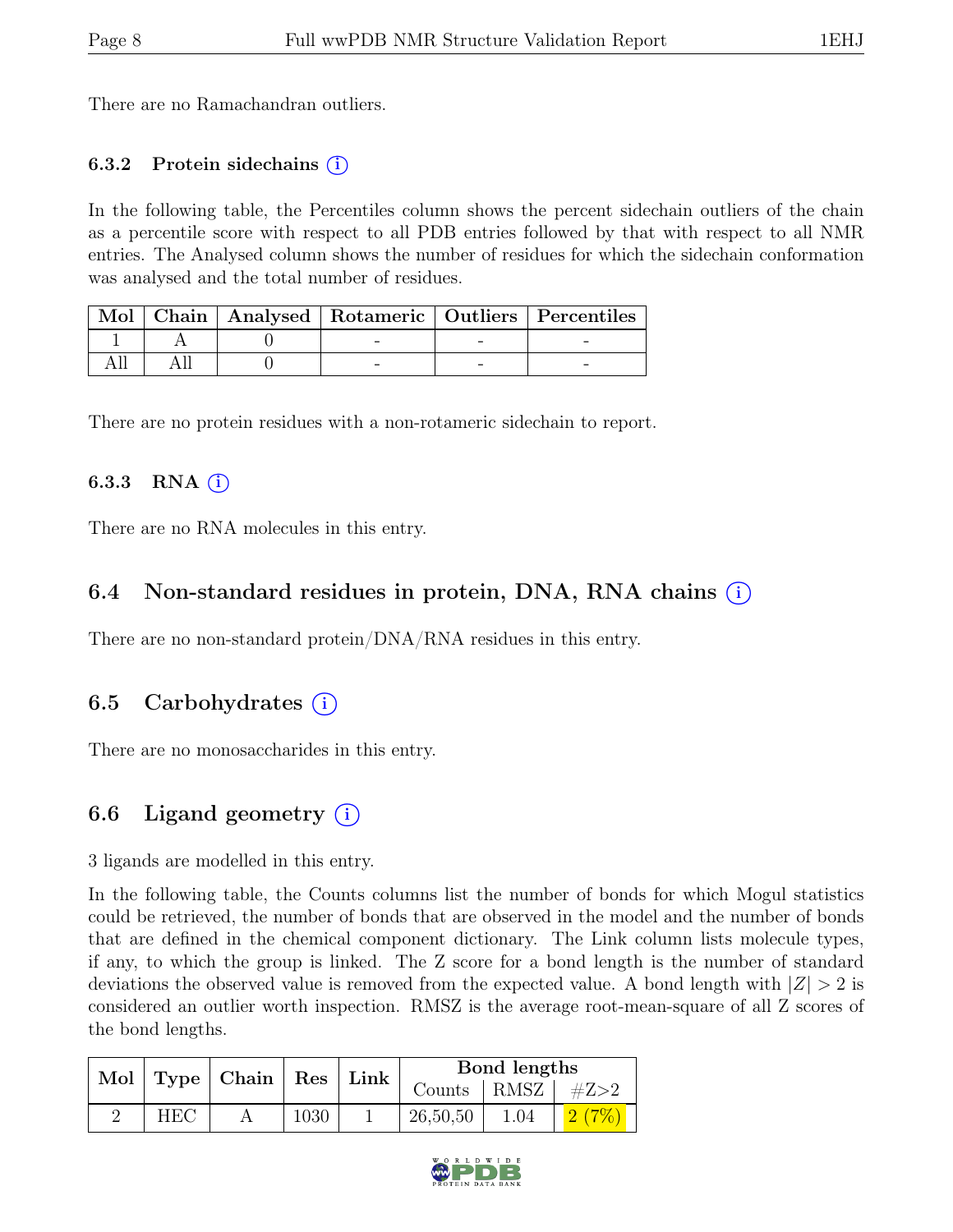| $\text{Mol}$   Type   Chain   Res<br>$ \text{Link}$ |  | Bond lengths |  |          |      |      |
|-----------------------------------------------------|--|--------------|--|----------|------|------|
|                                                     |  |              |  | Counts   | RMSZ | #Z>2 |
| <b>HEC</b>                                          |  | 1066         |  | 26,50,50 | 1.05 |      |
| <b>HEC</b>                                          |  | 1053         |  | 26,50,50 | 1.02 |      |

In the following table, the Counts columns list the number of angles for which Mogul statistics could be retrieved, the number of angles that are observed in the model and the number of angles that are defined in the chemical component dictionary. The Link column lists molecule types, if any, to which the group is linked. The Z score for a bond angle is the number of standard deviations the observed value is removed from the expected value. A bond angle with  $|Z| > 2$  is considered an outlier worth inspection. RMSZ is the average root-mean-square of all Z scores of the bond angles.

| Mol                         | Type       | Chain          | $\operatorname{Res}$ | Link | Bond angles |             |           |  |
|-----------------------------|------------|----------------|----------------------|------|-------------|-------------|-----------|--|
|                             |            |                |                      |      | Counts      | <b>RMSZ</b> | #Z>2      |  |
| $\mathcal{D}$               | <b>HEC</b> | $\overline{A}$ | 1030                 |      | 18,82,82    | 1.23        | 3(16%)    |  |
| $\mathcal{D}_{\mathcal{L}}$ | <b>HEC</b> | A              | 1066                 |      | 18,82,82    | 1.55        | $3(16\%)$ |  |
| $\mathcal{D}$               | <b>HEC</b> |                | 1053                 |      | 18,82,82    | 1.09        | (5%)      |  |

In the following table, the Chirals column lists the number of chiral outliers, the number of chiral centers analysed, the number of these observed in the model and the number defined in the chemical component dictionary. Similar counts are reported in the Torsion and Rings columns. '-' means no outliers of that kind were identified.

|            |      |  | Mol   Type   Chain   Res   Link   Chirals   Torsions   Rings |  |
|------------|------|--|--------------------------------------------------------------|--|
| <b>HEC</b> | 1030 |  | 0.6.54.54                                                    |  |
| <b>HEC</b> | 1066 |  | 0,6,54,54                                                    |  |
| HEC.       | 1053 |  | 0.6,54,54                                                    |  |

All bond outliers are listed below. They are sorted according to the Z-score.

| Mol                         | Chain | $\operatorname{Res}$ | Type       | Atoms     | Z    | Observed $(A)$ | Ideal(A) |
|-----------------------------|-------|----------------------|------------|-----------|------|----------------|----------|
| $\overline{2}$              |       | 1066                 | <b>HEC</b> | $C2B-C3B$ | 2.72 | 1.37           | 1.40     |
| 2                           | А     | 1053                 | <b>HEC</b> | $C3C-C2C$ | 2.61 | 1.38           | 1.40     |
| $\mathcal{D}_{\mathcal{A}}$ |       | 1030                 | <b>HEC</b> | $C2B-C3B$ | 2.60 | 1.38           | 1.40     |
| 2                           |       | 1030                 | <b>HEC</b> | $C3C-C2C$ | 2.54 | 1.38           | 1.40     |
| $\overline{2}$              |       | 1053                 | <b>HEC</b> | $C2B-C3B$ | 2.53 | 1.38           | 1.40     |
| $\overline{2}$              | А     | 1066                 | <b>HEC</b> | $C3C-C2C$ | 2.45 | 1.38           | 1.40     |

All angle outliers are listed below. They are sorted according to the Z-score.

| $\sqrt{\text{Mol}}$ Chain   Res   Type $\sqrt{\ }$ |  | Atoms                             | Observed( $^o$ )   Ideal( $^o$ ) |  |
|----------------------------------------------------|--|-----------------------------------|----------------------------------|--|
|                                                    |  | $1066$   HEC   CBD-CAD-C3D   3.99 | 119.84                           |  |

Continued on next page...

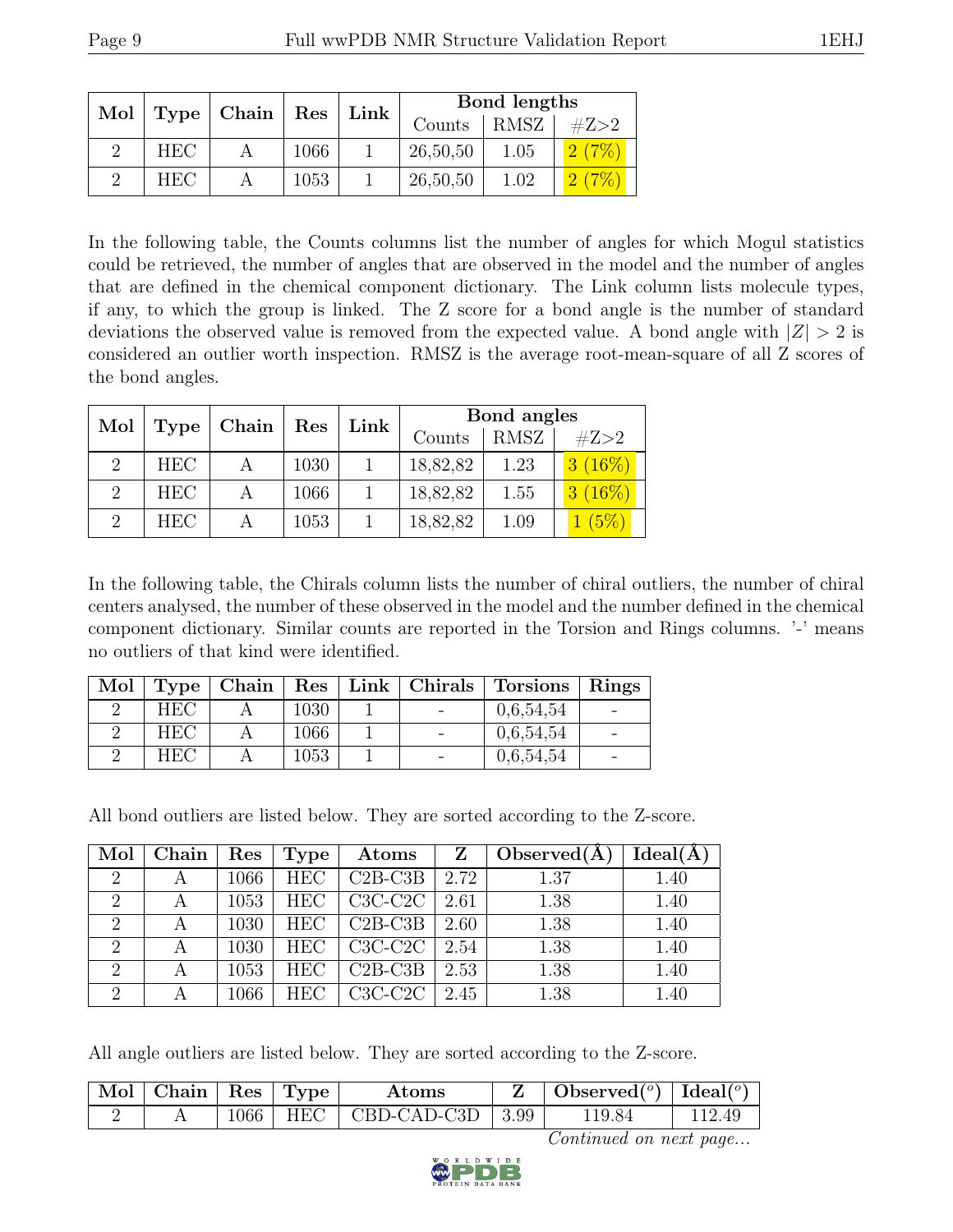| Mol                         | Chain | $\operatorname{Res}$ | Type       | Atoms         |      | Observed $(°)$ | Ideal $(°)$ |
|-----------------------------|-------|----------------------|------------|---------------|------|----------------|-------------|
| $\overline{2}$              |       | 1066                 | <b>HEC</b> | $CMC-C2C-C1C$ | 2.73 | 124.27         | 128.46      |
| $\mathcal{D}_{\mathcal{L}}$ |       | 1053                 | <b>HEC</b> | $CMB-C2B-C1B$ | 2.45 | 124.70         | 128.46      |
| 2                           |       | 1030                 | <b>HEC</b> | CBD-CAD-C3D   | 2.42 | 116.94         | 112.49      |
| $\overline{2}$              |       | 1030                 | <b>HEC</b> | CAD-CBD-CGD   | 2.37 | 108.70         | 112.67      |
| $\overline{2}$              |       | 1030                 | <b>HEC</b> | $CMC-C2C-C1C$ | 2.14 | 125.18         | 128.46      |
| $\overline{2}$              |       | 1066                 | <b>HEC</b> | $CMC-C2C-C3C$ | 2.09 | 128.28         | 125.82      |

Continued from previous page...

There are no chirality outliers.

There are no torsion outliers.

There are no ring outliers.

The following is a two-dimensional graphical depiction of Mogul quality analysis of bond lengths, bond angles, torsion angles, and ring geometry for all instances of the Ligand of Interest. In addition, ligands with molecular weight  $> 250$  and outliers as shown on the validation Tables will also be included. For torsion angles, if less then 5% of the Mogul distribution of torsion angles is within 10 degrees of the torsion angle in question, then that torsion angle is considered an outlier. Any bond that is central to one or more torsion angles identified as an outlier by Mogul will be highlighted in the graph. For rings, the root-mean-square deviation (RMSD) between the ring in question and similar rings identified by Mogul is calculated over all ring torsion angles. If the average RMSD is greater than 60 degrees and the minimal RMSD between the ring in question and any Mogul-identified rings is also greater than 60 degrees, then that ring is considered an outlier. The outliers are highlighted in purple. The color gray indicates Mogul did not find sufficient equivalents in the CSD to analyse the geometry.

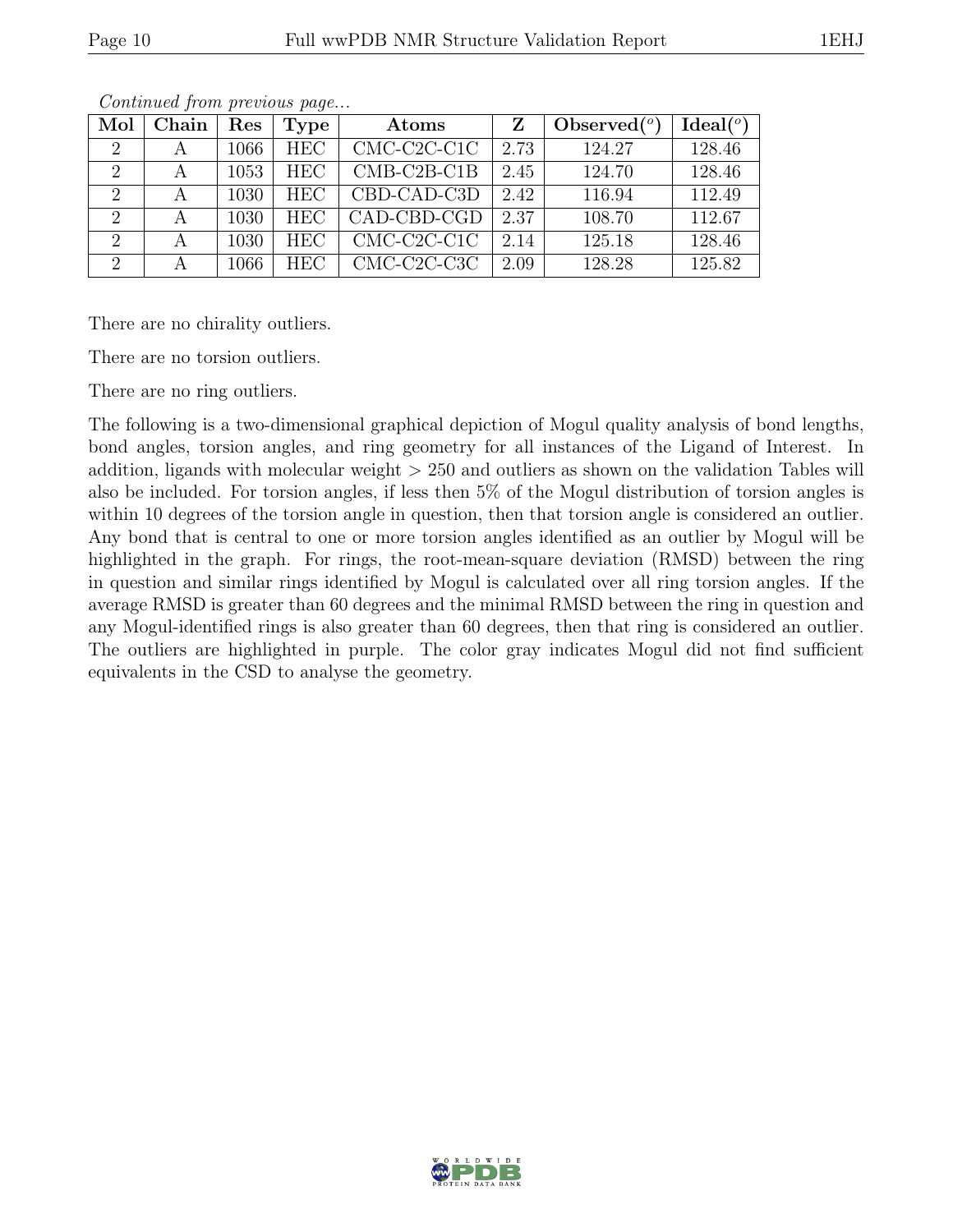

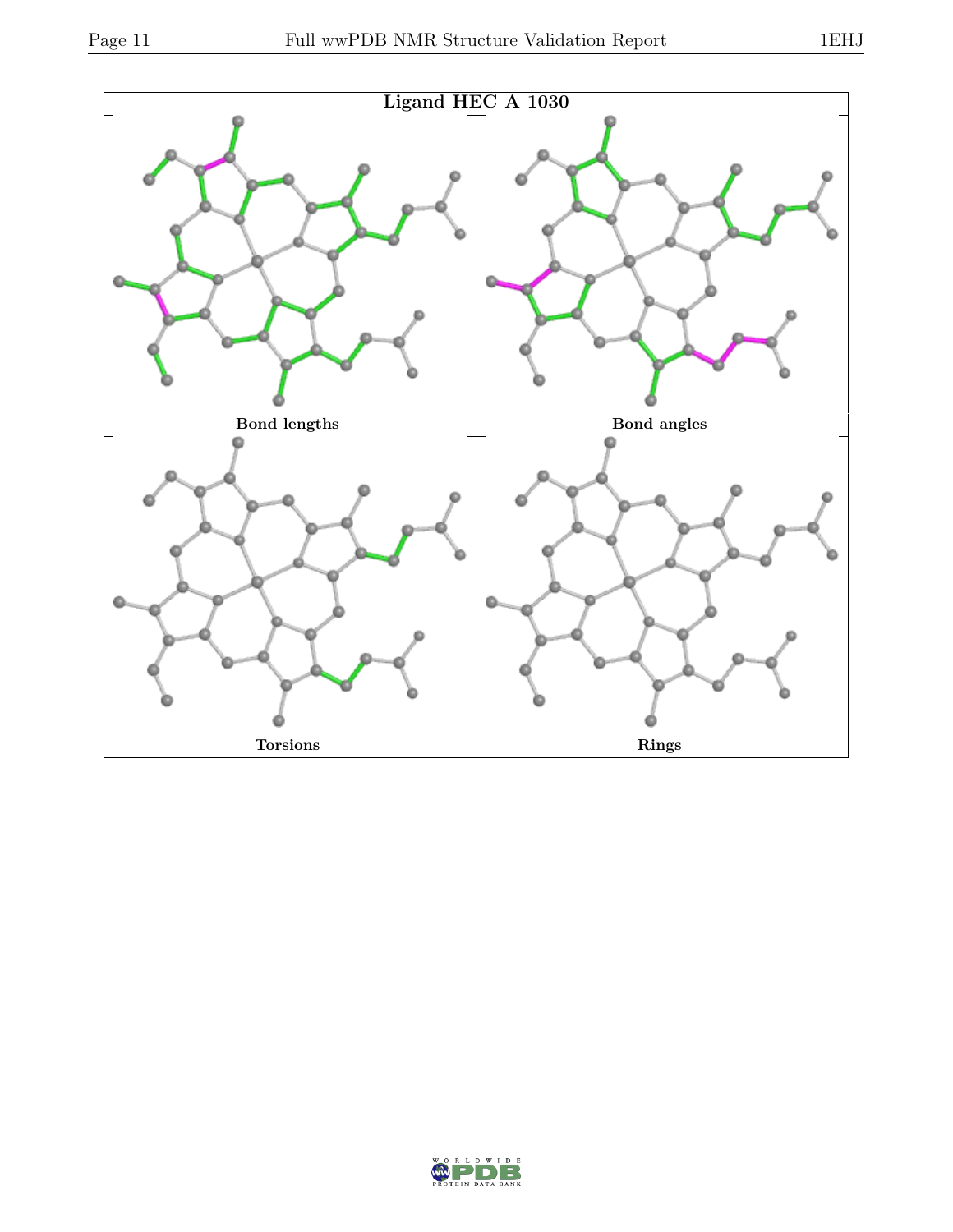

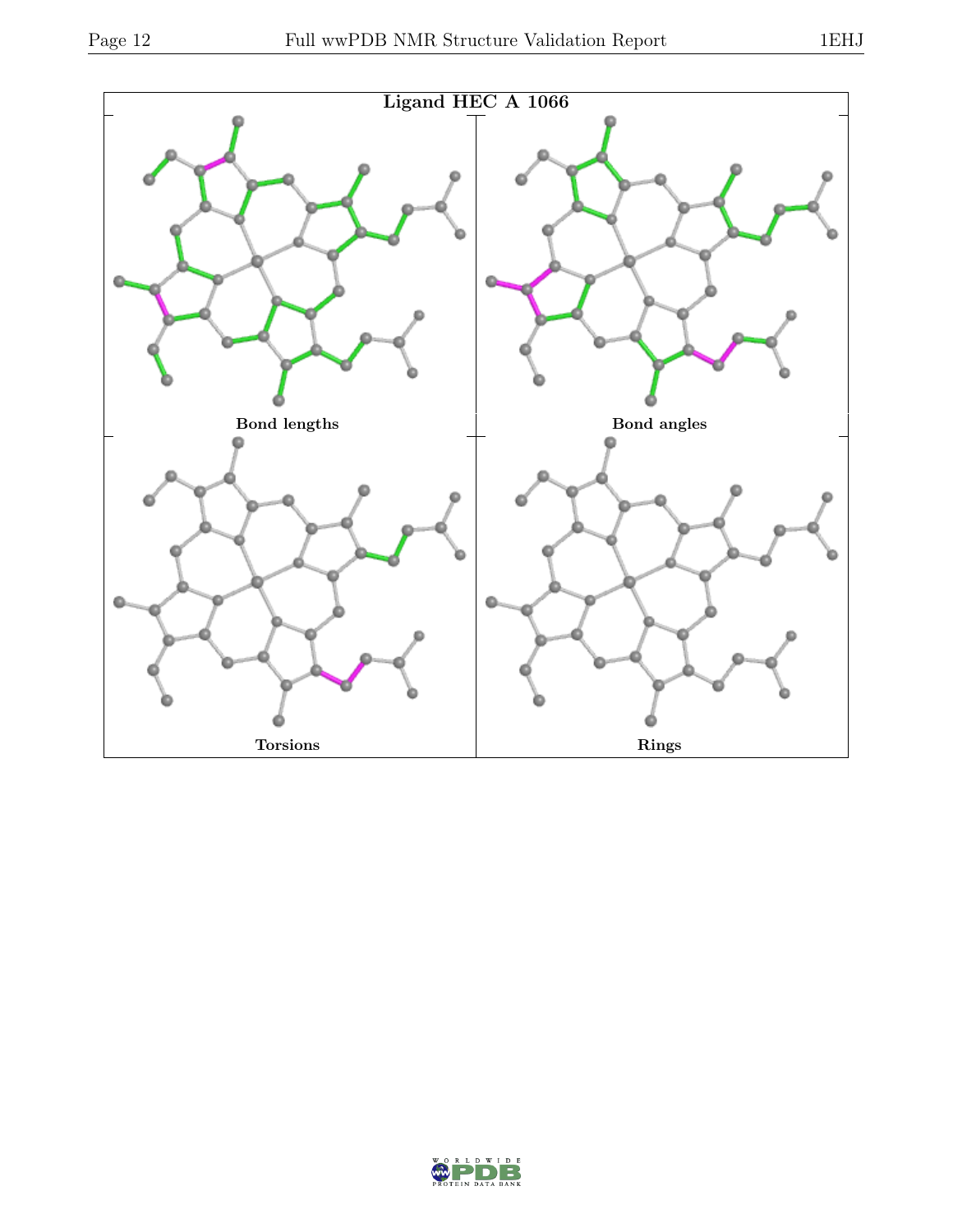

### 6.7 Other polymers (i)

There are no such molecules in this entry.

### 6.8 Polymer linkage issues (i)

There are no chain breaks in this entry.